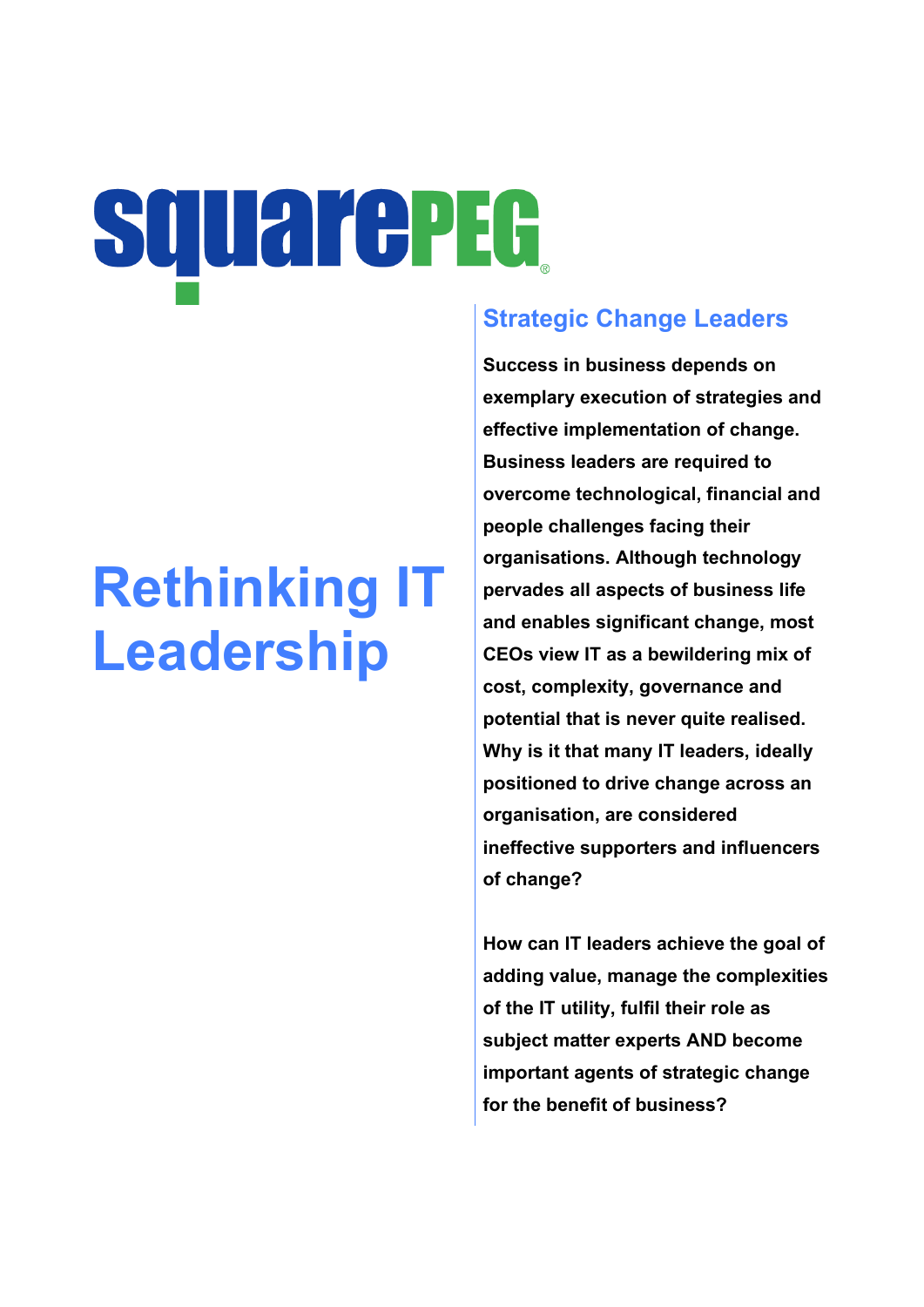#### **The Issues**

Technology has become increasingly complex over the past twenty years. Businesses demand robust, secure infrastructures compliant with regulatory standards. Flexible applications and technology platforms, on which the organisation's macro skills and capabilities can be developed, are considered de rigueur. For many global organisations, the drive to standardise operating mechanisms, information and core business processes has necessitated building global infrastructures and applications. This in turn has introduced additional operational complexity and cost that actually reduces the much sought-after "flexible enabler" or competitive advantage the IT industry promises.



Technology must be secure and robust yet flexible; global and standardised yet value enhancing to business operations; provide more capability and value for less money. To be successful, the IT leader must manage these contradictions and the business' technological complexities and should also be a participant in leading business change. They are well placed to do so because they touch all parts of the business, integrate across functional silos, provide the organisation's capability and business process "glue", and know all about managing change and complexity.

So if the potential is there, why do so many IT leaders feel they are undervalued and underutilised as effective leaders of change by their peers?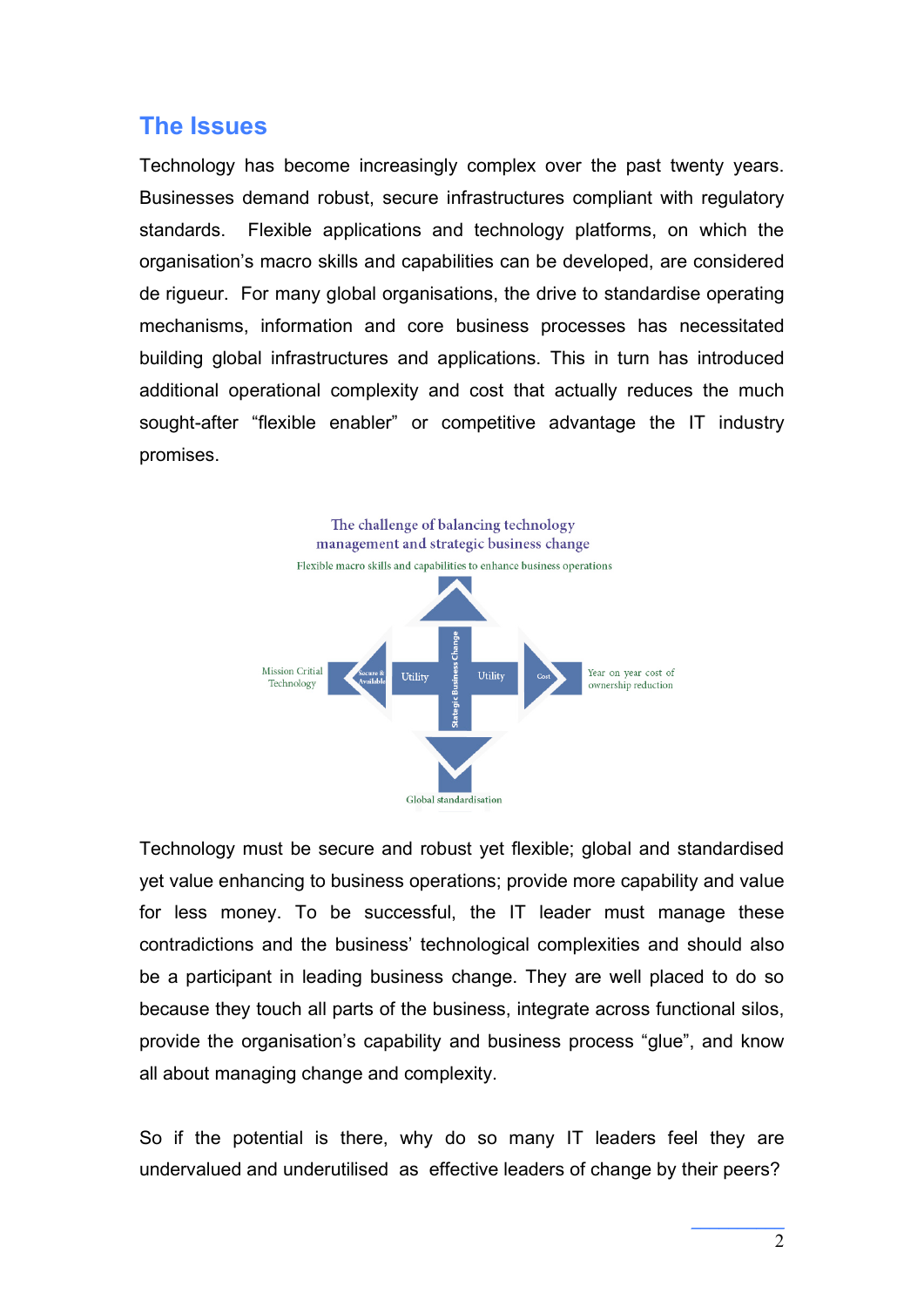## **The Issues Cont'd.**

There is a danger that classic IT Operating Norms become the silver bullet to address the challenge:

- Technology Strategies aligned with the business strategy. Whilst technology strategy is important for IT to deliver, this isn't the best way to engage the business and will largely confuse and reinforce the fact that the IT leader is disconnected from the business operation.
- Steering Committees and Governance Boards Sharing the pain of making IT trade offs and managing complexity with fellow non-IT executives seems a little like abdication of duties. Would you find any other functional leader doing that?
- Organisation Models which combine consolidated infrastructure and application services with business facing "Customer Engagement" roles to provide the value added application of technology to business operations.

Whilst this structure is in theory effective at managing contradictory demands of cost and adding business value, it can also result in conflicts and contradictions becoming more exaggerated, inevitably ending up in the lap of the IT leader. Centralised functions may end up considering their technical subject matter expertise as the most important to the business rather than the value add its *application* can bring.

**Being an effective leader of change relies much more on soft skills than it does on logically following the "Good IT Governance" guide. THINK, FEEL AND ACT like a business leader.**

The successful IT Leader cannot entertain an "either, or" approach to deliver against this challenge. The most effective IT strategies execute at the 'sweet spot' between value enhancing capabilities and robust technology at the least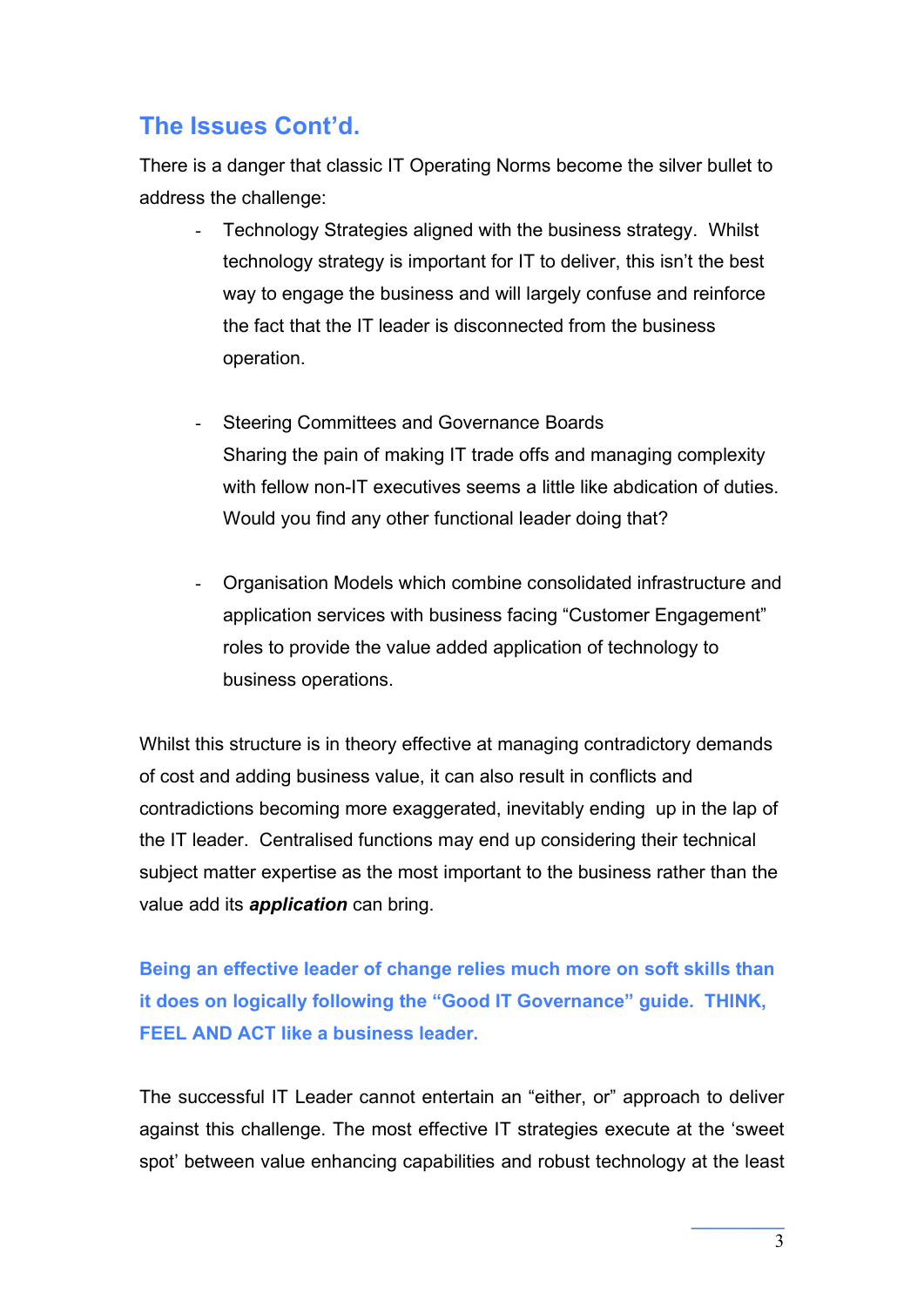cost. Finding that sweet spot is the real challenge and requires the IT leader and his/her whole team to combine subject matter expertise with an extensive understanding of not only how the business operates today but also its future potential. Getting ahead of the business need is an important key to strategic leadership. If an IT leader only ever reacts to requests to fix today's problems he or she will be locked forever in a vicious cycle of failing to meet expectations.

IT leaders and their teams must operate within the business and integrate themselves into its culture. Consider the following:

Most IT leaders and professionals want to be valued members of the businesses they work in, yet few feel that they are as respected as other functional leaders and professionals. Why are experienced IT experts not integral members of senior change teams? Perhaps there is complacency within their profession, or a strong preponderance to wait to be asked to "fix the problem" and bring their subject matter expertise to bear. The risks of leading change from the front are high and therefore some IT leaders may lack the perseverance to design their own destiny, seeking refuge instead in their technical subject matter expertise.

In essence, IT leaders often sell themselves short. Their experience, expertise and strategic insight can add significant value to strategic change within the organisation. To leverage their potential, they need to view themselves as Business Strategists and ensure that all of their team members combine subject matter expertise with business operation focus.

#### **The Seven Steps**

How can IT leaders operate within business as Strategic Change Agents and create a virtual cycle of strategy, execution and continuous improvement that result in value- enhancing capabilities for the organisation? What are the engagement activities, pivotal skills and behaviours necessary? In the seven step model represented below, there are two aspects to this virtual cycle: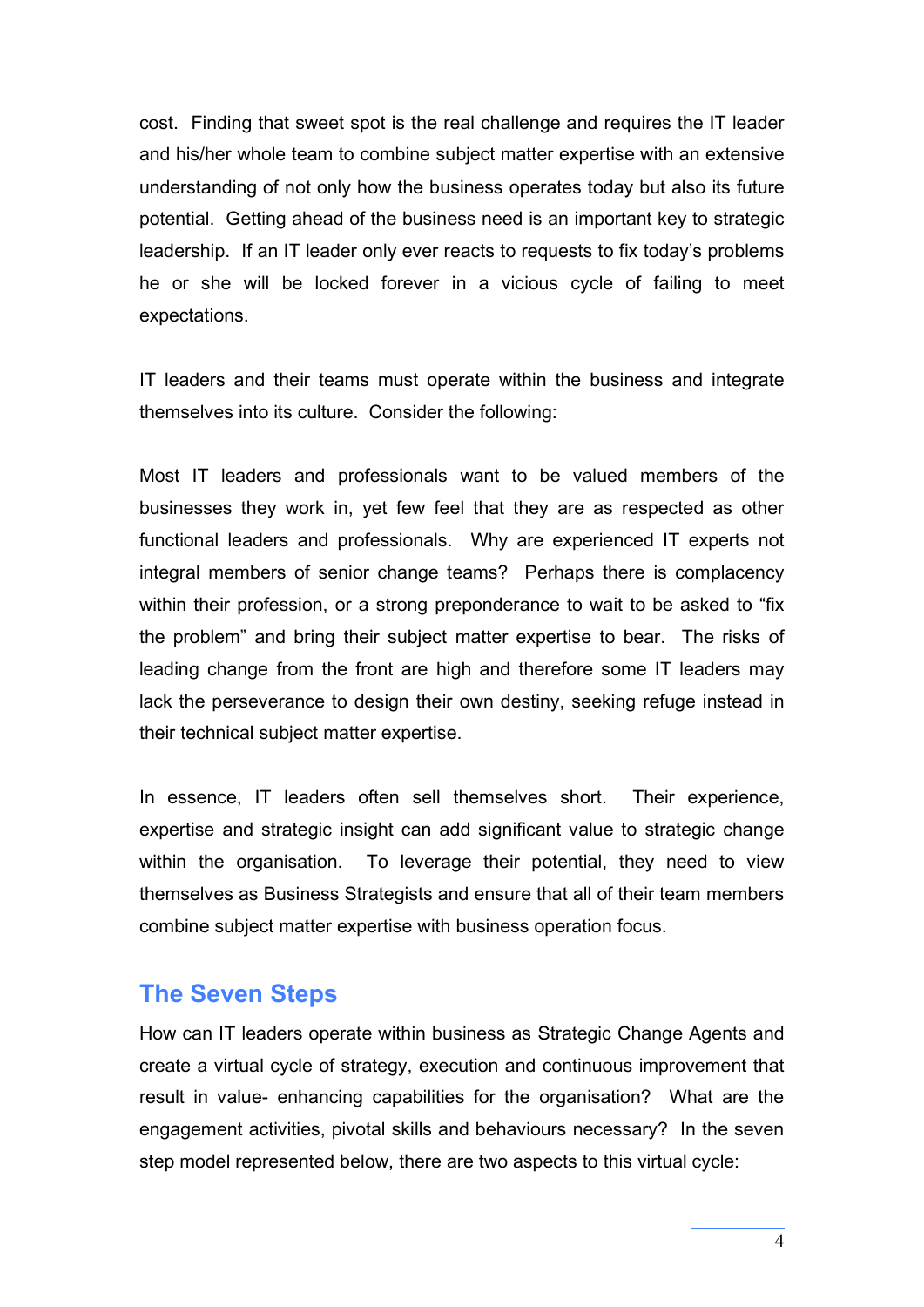- Placing the right strategic bets and mining the potential opportunities; and
- Delivering successful change.

#### **The 7 Steps Include:**

- Become a business strategist
- **Join the dots**
- **•** Operate effectively within the organization
- Deliver change
- **Learn & improve**
- Take the IT team with you
- Measure the results... until it hurts

# **Placing the Right Strategic Bets**

#### **Step 1: Become a Business Strategist.**

The IT leader has the potential to contribute significantly as a business strategist. Inherent in their role is the need to drive for specifics, to ground the strategy in "whats" and "hows", namely the macro skills and capabilities. He/she also brings an external and future perspective derived from their understanding of breakthrough or emerging technologies and the possibilities they may offer an organisation.

Translating strategy into a set of macro skills and capabilities is the key to successful execution, and is the starting point for business change.

- What must this business do well to execute the strategic vision?
- How must the organisation operate to overcome financial, market place and people challenges?
- What key levers of change will drive flawless execution and operating effectiveness?
- Most importantly, how can IT strategically support the increasing of revenue, the reduction of cost or the management of risk?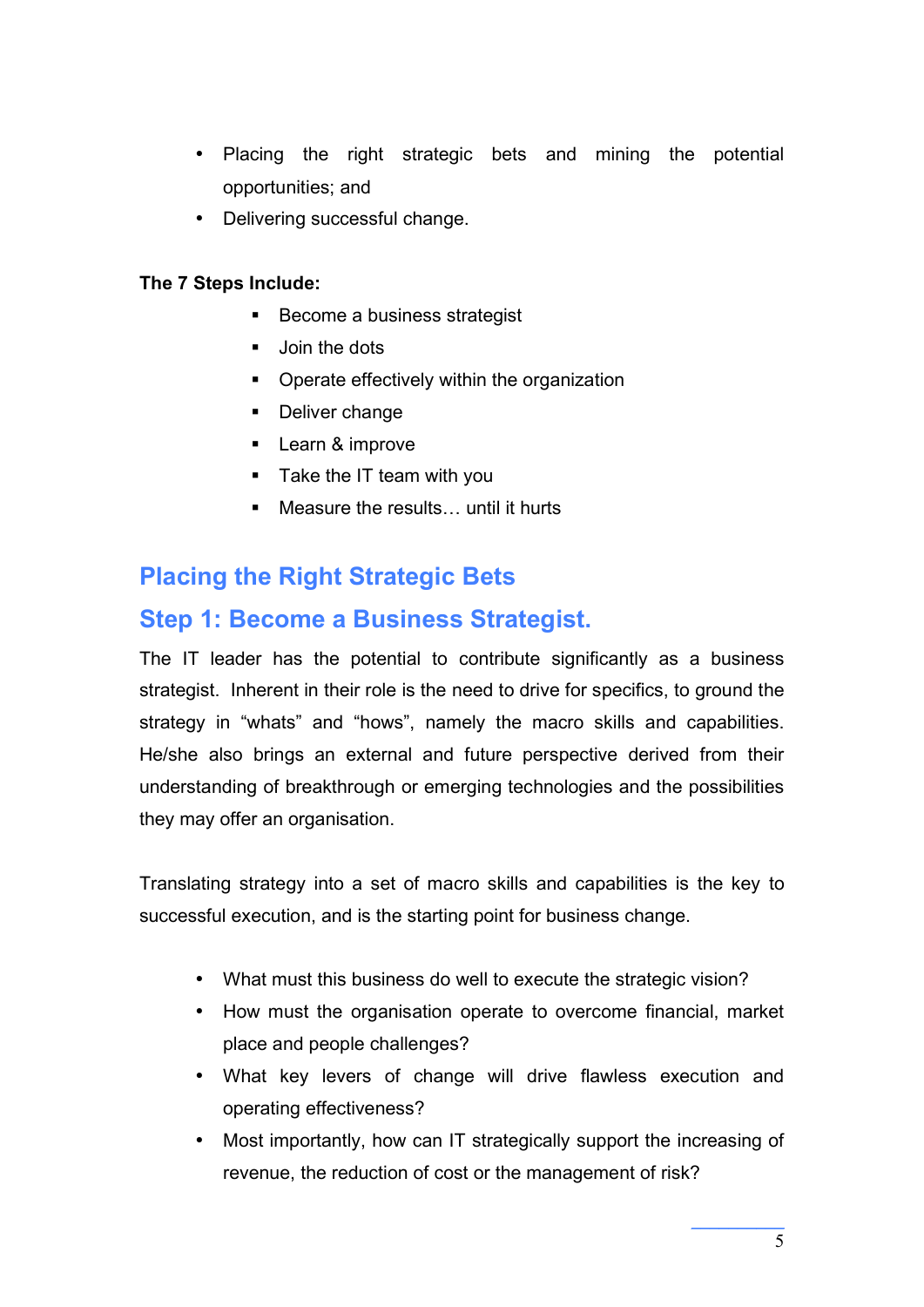An IT leader/business strategist cannot respond to those questions working in isolation as the answers require truly integrated, cross functional and cross value chain thinking. The organisation's customer must also play a partnership role and be a key contributor to the development of an aligned IT strategy.

By far the most important attribute for the IT Leader turned Business Strategist, is the ability to be trusted and accepted by the leadership team. It is crucial to have the ability to wrestle ideas with others using fact based knowledge, personal business insight and global best practices. There is a football maxim, "run to where the ball is going to be, not to where the ball is." Similarly, the IT leader must be proactive, identifying emerging strategy issues and opportunities long before the leadership team calls for a quick-fix programme. Being able to provide a solid business case for change based on fact, insight and good business judgement will ensure a place at the senior decision making table.

#### **Placing the Right Strategic Bets**

#### **Step 2: Connect the Dots**

An effective IT leader and business strategist must know the business inside out; how it "ticks" functionally and holistically and, most importantly, how the elements of the business connect and interrelate. Typically it is at the points of connection or intersection across a business or value chain that potential is most significant. Intimate knowledge of the workings of a business can come from tenure and direct experience, but it can also come from a network of knowledgeable and experienced subject matter experts. The successful business strategist must have the skill to draw on subject matter expertise and 'connect the dots.' This not only reinforces the credibility of the IT leader as a knowledgeable, fact-based opinion maker, but also allows him/her a unique insight into potential opportunities for transformation and improvement.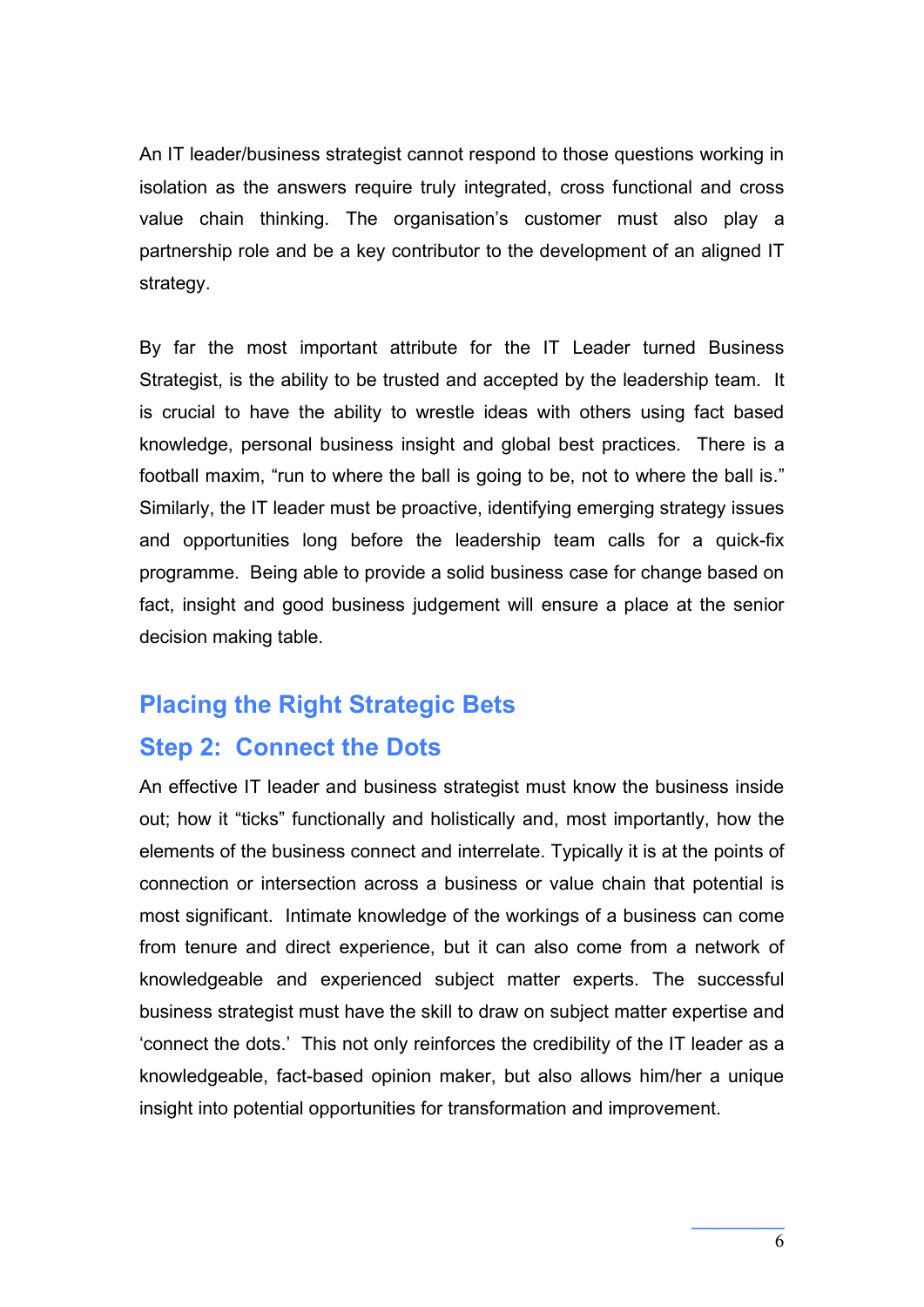It is also necessary for IT leaders to continuously reinforce the mantra of strategy as dynamic, continuous and holistic by representing a selection of choices, not simply defining the right answer. Think of the times when the answer to the MD's or CEO's question on IT and business alignment has been, "It depends." Success involves recognising that:

- **Dynamic environments** mean that Newton's third law of motion **(physics?)** applies: for every action there is an equal and opposite reaction;
- **Continuous change** or continuous improvement mean that as soon as a programme or initiative is implemented, it will probably need to be changed as the environment around which it was planned has most likely changed;
- **Holistic thinking** is critical if IT is to successfully align with value creation. At every juncture, IT leaders must demonstrate the close relationship between the execution of the business strategy and IT design.

#### **Placing the Right Strategic Bets**

#### **Step 3: Operate Within the Organisation**

All too often, the IT function is criticised by the rest of the business as separate, distinct and driving its own (technical) agenda. Some of the criticism stems from the tendency of IT leaders to communicate technology strategies and technical challenges rather than discussing their role in finding solutions to business challenges and implementing business strategies. It also is rooted in the fact that IT becomes, by default, a dis-enabler rather than an enabler. If the IT leader is unsuccessful in leading change, the consequence is that he/she becomes reactive to demands from other functions. How often has an explanation involved why something can't be done because it is 'too expensive', 'outside of standards' or 'creates support headaches'. In reality, the business looks to IT to find a way around the technical challenges and "just do it!"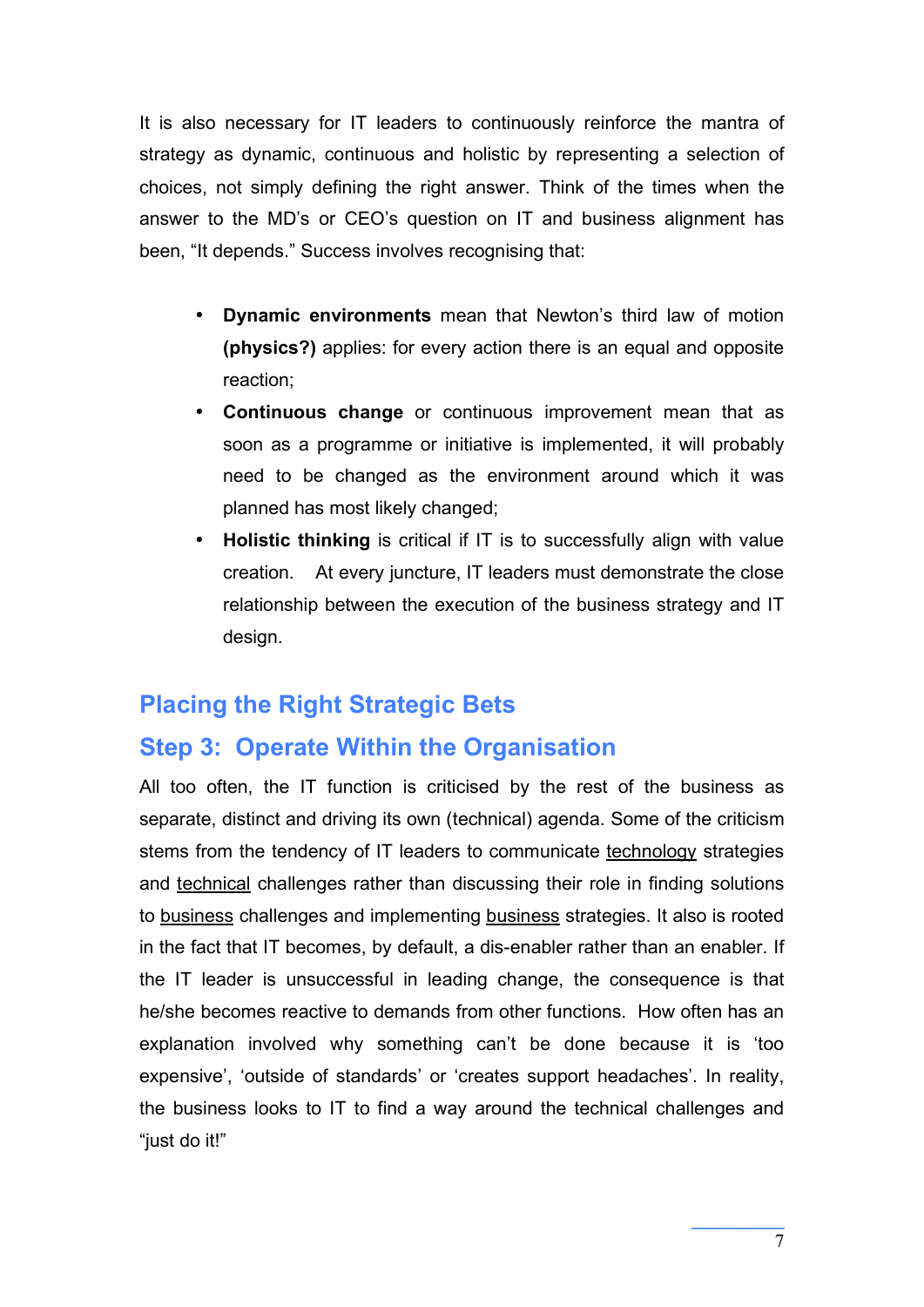Working within the organisation, is exactly that. IT should not exist as its own entity but must align itself with each part of the business operation. Their pain is your pain; their challenges, your challenges; their opportunities your opportunities. The plan to implement change should always be jointly owned; neither a "business-led programme", nor an "IT-led programme", but a true Change Programme. As such, successful IT leaders must have greater empathy with business leaders and much smaller egos! "What can I do to make you more successful?" should be the IT leader's overriding concern. It is up to the IT leader to educate and coach executives to choose options and solutions that support and reinforce the business strategy, and not to seduce them with the latest gadgets or promises of silver bullets.

Symptomatic of success, the IT leader will become part of the business leadership team, his/her opinion sought, and their role within the team clear and distinct. Being part of the leadership team necessitates reflecting the prevailing culture and operating mechanisms within the IT function. Having a common behaviour, language and value set creates the familial acceptance that is so important when playing a key role in change. Figure 3 below, is a strategic framework which may be used as a starting point in identifying the desired culture.



#### Placing the right strategic bets...

Brief descriptions and the implications of one culture over another include: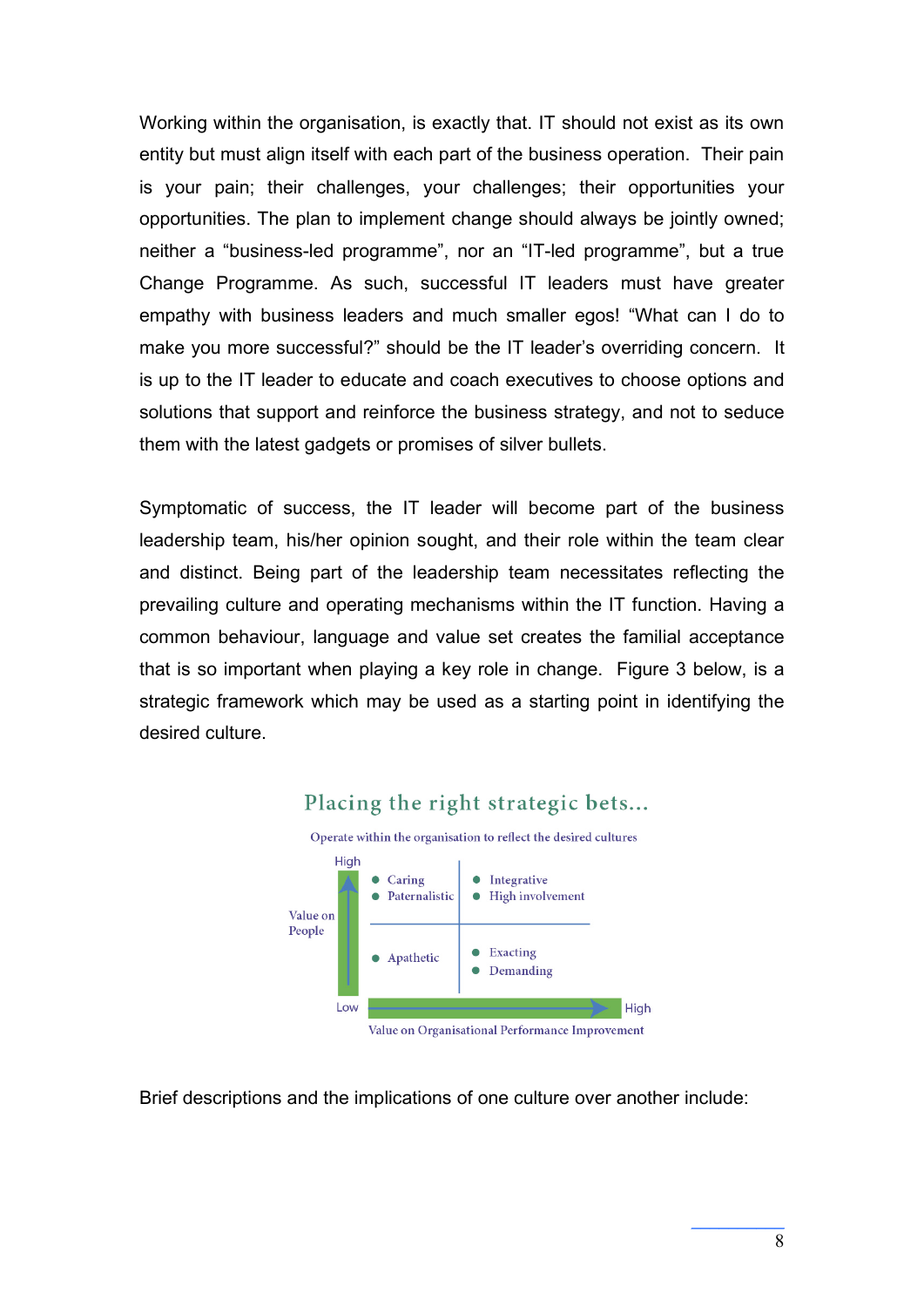- **Caring / Paternalistic:** Family oriented; effort and activity is rewarded; "fitting in" is important; typically slow to change and a trusting environment. Will place more reliance on incremental, continuous improvement based change. More emphasis on collaboration than on formal communication or governance models.
- **Integrative / High Involvement:** Fosters co-operation, risk-taking, and group performance; true learning organisation; strong communications & feedback; open book; team oriented. Change should combine significant blocks of change with continuous improvement. Relentless pursuit of measurement and communication of progress.
- **Exacting / Demanding:** Emphasis on bottom line; 'eat what you kill'; focus on efficiency, leading edge and individual performance; up or out learning environment. The role of the IT leader will be polarised: either propelled into out-front leadership role, with all of the incumbent risks and potential rewards, or kept firmly in the background as the technology enabler. ROI justification for change is critical; requires excellent communication and risk management strategies.
- **Apathetic:** Status quo and often reflects attitudes such as "we have always done it that way"; seniority rules; procedures are important. Demands strong IT and change management governance procedures. A burning ambition for change will help!

Having identified the culture and how it aligns and supports the commercial strategy creates a guide for planning processes, reporting strategies, risk management and stakeholder management – all key to executing successful change.

#### **Delivering Strategic Change**

#### **Step 4: Deliver Change**

The first three steps dealt with the IT leader as a Business Strategist; creating an integrated view of the macro skills and capabilities the organisation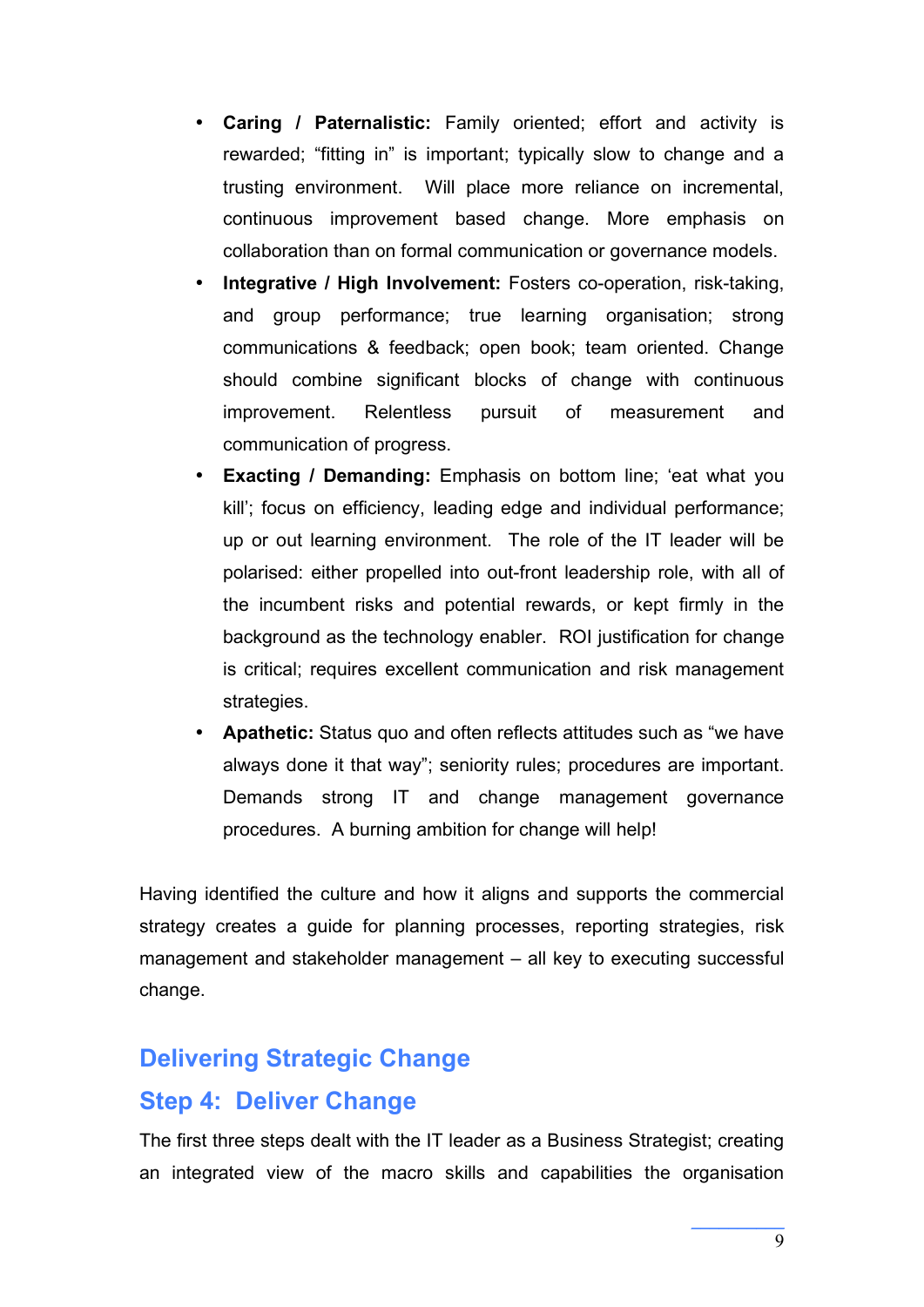requires; and achieving acceptance of his/her leadership by working within the organisation. These three elements will help to create the right strategies and identify the potential for added value.

The need for the IT leader to educate and coach executives in the art of the feasible is critical in change management; ignore it at your peril! Great strategies are only worthwhile if they can be executed in a pragmatic way. Executing change programmes that involve process, technology and people changes are difficult and complex, and the IT leader and his/her team need this as a core competency.

- **Articulate a clear destination.** What will the skills and capabilities of the organisation look and feel like when change is completed? What results will have been achieved? How will we know when we have reached the destination? *All too often technology-enabled change involves vague and conceptual descriptions of the destination. What may appear to be an appealing tactic to mitigate the risk of failure ends up being the source of disappointment to executives whose expectations, whilst never clear, are certainly never met.*
- **Create an honest and realistic value chain of delivery.** All journeys have staging posts. Change programmes need to be broken down into digestible chunks of delivery, each one bringing its own set of benefits, and each achievable in a realistic time-frame (ideally 6 months or less). Each delivery staging connects to the ones that precede and succeed it, creating a value chain of benefit. This is very important in avoiding "change fatigue", loss of focus and lack of benefits realisation. It is also critical if financial circumstances change during a programme. Rather than a severe "emergency stop" when the money runs out, the programme can make a controlled pause, realise the benefits to date and recalibrate the destination.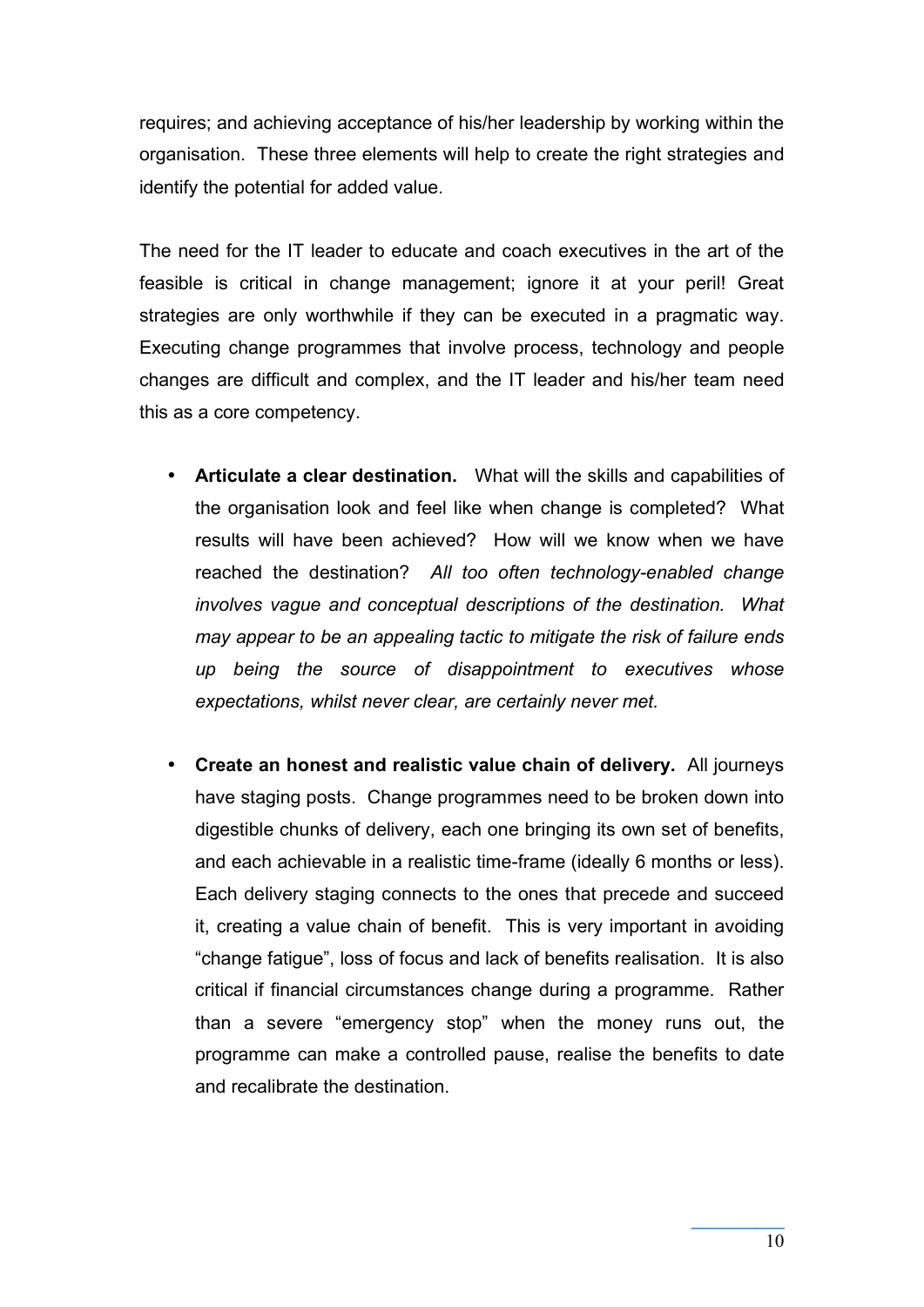- **Clear accountability.** Focus not only on accountabilities for the delivery of change, but also the accountability for the delivery of the benefits.
- **Blast away roadblocks.** No change programme, particularly where technology is concerned, will be without risk or challenges along the way. Being an effective leader of change calls for well honed skills in managing issues and risks out of the programme, effectively removing or circumnavigating roadblocks. All too often IT leaders tend toward reporting risks and issues but not really removing them, thus not building empathy with executives.

# **Delivering Strategic Change**

#### **Step 5: Learning and Continuous Improvement**

Where change is concerned, people want an end point to projects or initiatives, not continuous reinvention and development. They particularly like technology enabled initiatives to be put to rest. This is perfectly understandable given the typical duration (too long) and cost (too high) of most change programmes. The reality, however, is that change itself drives the need for further change. Once a project or initiative has been implemented, the environment in which it was originally planned will have changed and the change itself will raise new possibilities.

Whilst change is the constant, an effective IT leader should be able to cycle through periods of significant change, followed by consolidation, exploitation and continuous improvements. Clearly it is important to signal to the organisation which stage they are operating in.

- **Change Stage:** Executes the programme or initiatives and introduces the new environment, processes, technology, skills;
- **Consolidation Stage:** Settles the change into the organisation, ensuring everyone understands and can operate within the changed environment;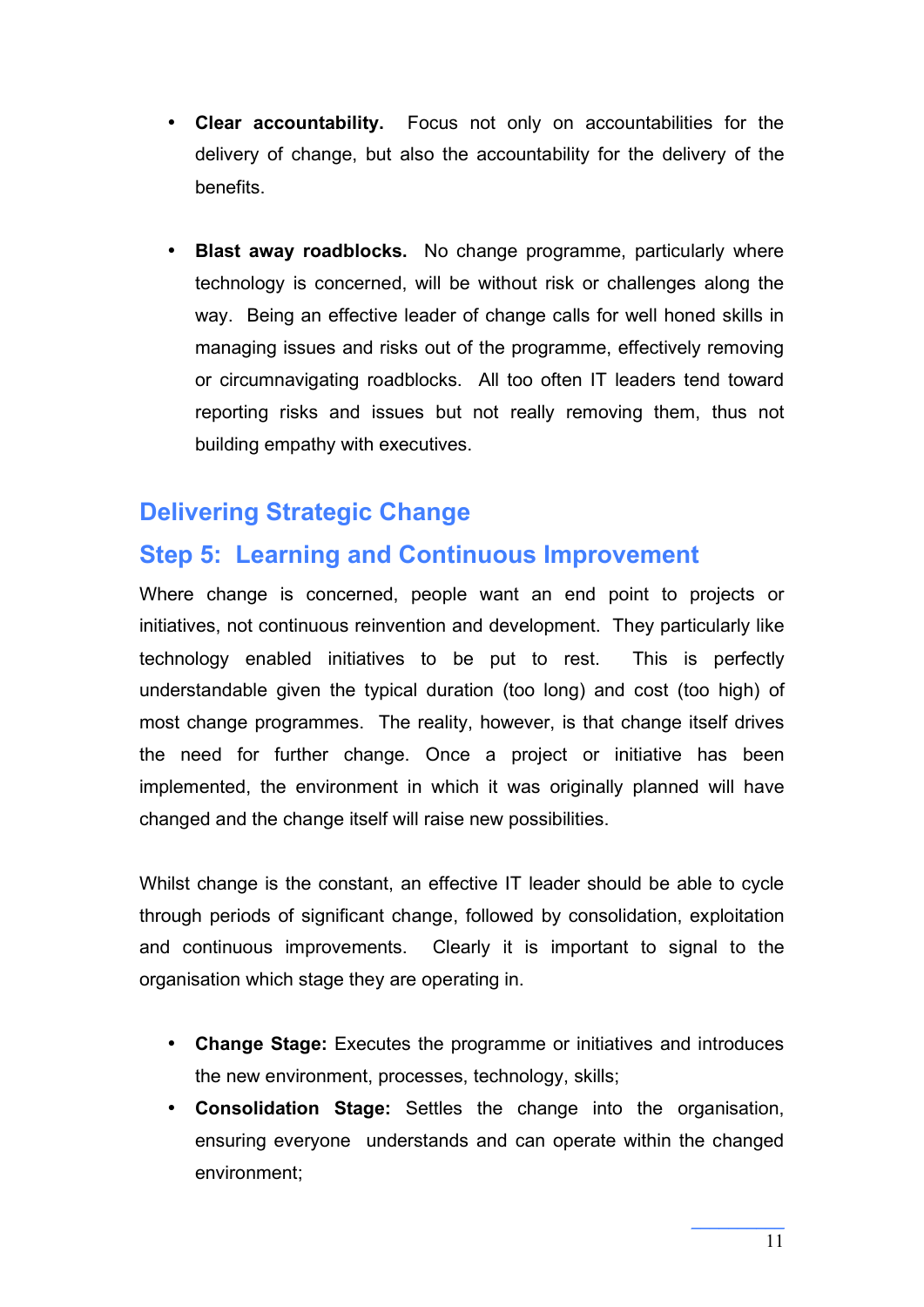- **Exploitation Stage:** Focuses on realising the benefits from the change;
- **Continuous Improvement Stage:** Looks to stretch the capability of the change to find better ways of operating, and will potentially spawn further changes as opportunities arise.

# **Delivering Strategic Change**

#### **Step 6: Taking the IT organisation with you**

In addition to culture, there is the need to use measurement, competencies and employer branding as a basis to align people, management approach and IT projects to the desired business outcomes. From this, people management systems can be adjusted to reward desired behaviours, reduce contradictions about what is important and to give meaning to strategic priorities. All too often in IT circles, the focus of performance is on the delivery of the technology components and rarely on achievement of the associated business results.



An example of a framework to support clarification of strategic priorities includes:

**Purpose:** Mission, vision, goals. What does the organisation value?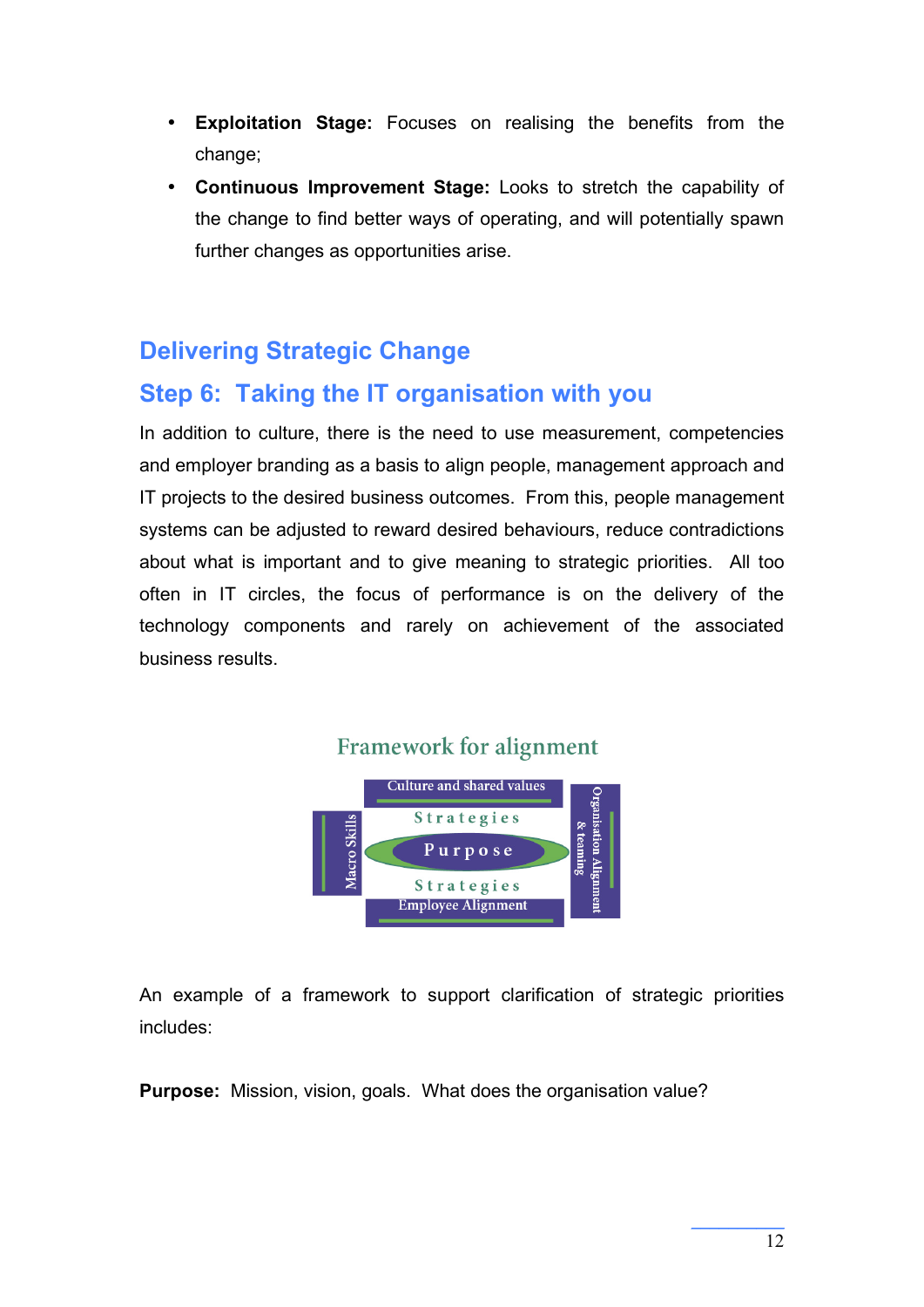**Strategy:** What is the coherent set of actions aimed at achieving goals? What is changing in terms of what the organisation needs to do to be successful in the future?

**Macro Skills:** What are the key capabilities acquired by the organisation as a whole as distinct from those of individuals? In short, those things the organisation must be excellent at to compete and differentiate itself in the marketplace today and in the future.

**Culture & Shared Values:** Those ideas of what are right and desirable (in the organisation and individual behaviour) that are typical of the organisation and common to stakeholders. To become outstanding at these new things, the organisation must align each of the organisation's subsystems, processes and procedures through which things are accomplished, including the way managers collectively behave with respect to use of time, attention and symbolic actions.

**Employee Alignment:** The way in which the organisation's people are considered in terms of capabilities and skills, normally reflected through competency based management and organisation measurement, which relates directly to the overall business strategy.

#### **Delivering Strategic Change**

#### **Step 7: Measure Where It Hurts**

Step 4 identified the critical need to define the success of any change programme in a way that can be measured. Clear measures of success provide a backbone for change initiatives by making explicit the desired results. The IT leader must take care to measure real results and not those that simply measure change activity. On more than one occasion change processes have taken on a life of their own and become more important than the business results themselves.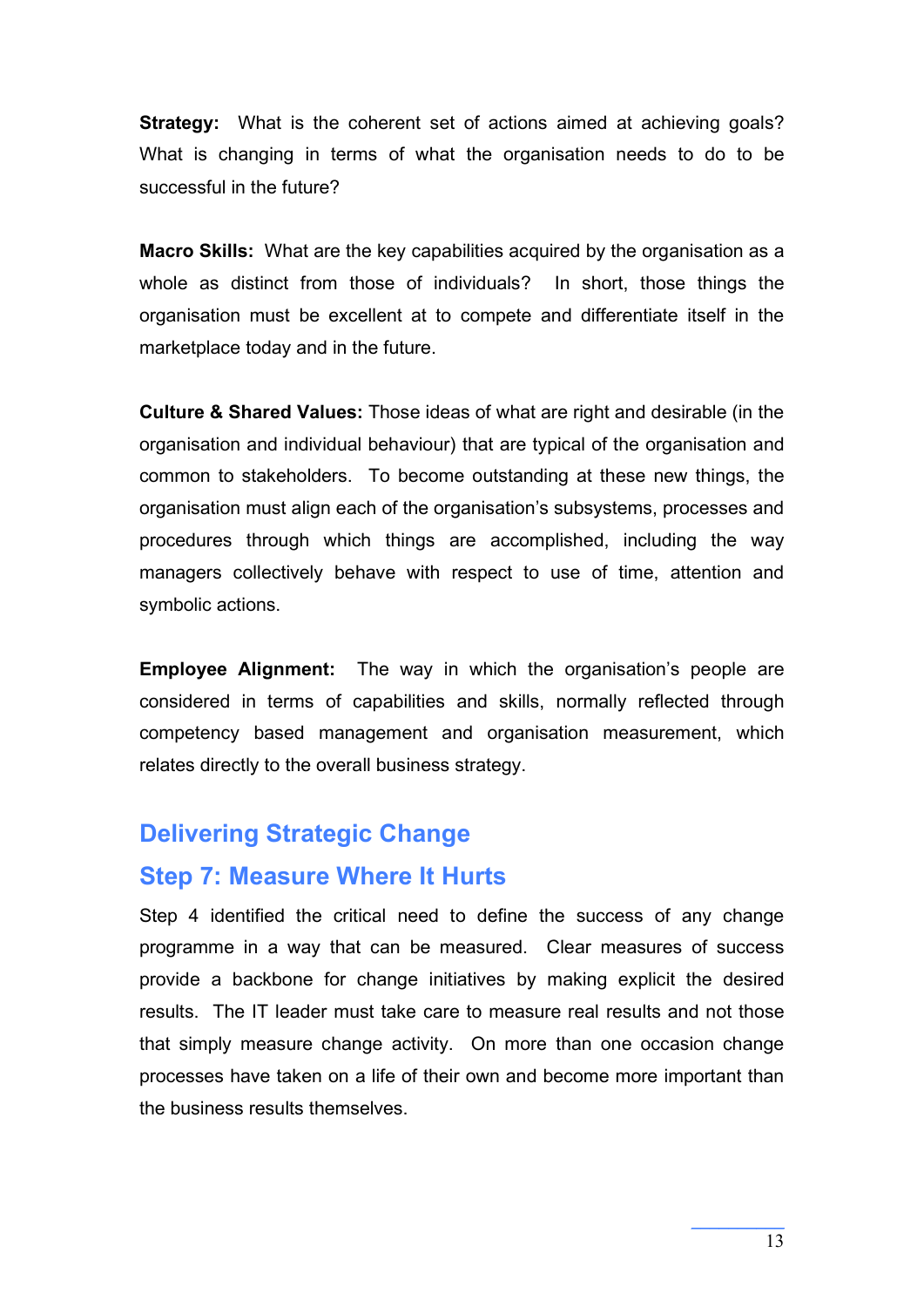Whether a balanced scorecard approach, a management by objective approach or the latest trend in measurement is used, IT leaders need to clearly define success by identifying explicit goals and objectives and then measuring them until it hurts.

Not only does measurement help keep all stakeholders focused on "why we are doing this", but it also serves to positively reinforce the added value IT can bring to managing the technology infrastructure and bringing about resultsdriven business change*.*

#### **Summary**

# **The IT leader can be an effective force for change.**

Many IT leaders feel under valued and under utilised within their organisations. Yet at the same time, there are many CEOs who feel that the potential of technology and change is under leveraged.

The seven steps to achieving the goal of adding value provide the approach to becoming a Business Strategist AND an IT leader. The complexity of today's business IT infrastructure and its future potential require the successful IT leader to both manage IT *AND* add value.

In the first of the two elements to this approach – Placing the Right Strategic Bets – our proposition is that today's successful IT leaders must:

- 1. Become Business Strategists, translating the business strategy into the 'whats' and 'hows' that drives the macro skills and business capabilities the organisation requires to survive and succeed;
- 2. Know the business instinctively and be capable of understanding how the different business operations connect. 'Connect the dots', not just across functional silos but also across the whole value chain;
- 3. It is not enough to know the business and take a strategic approach; you must operate within the organisation, demonstrating credibility with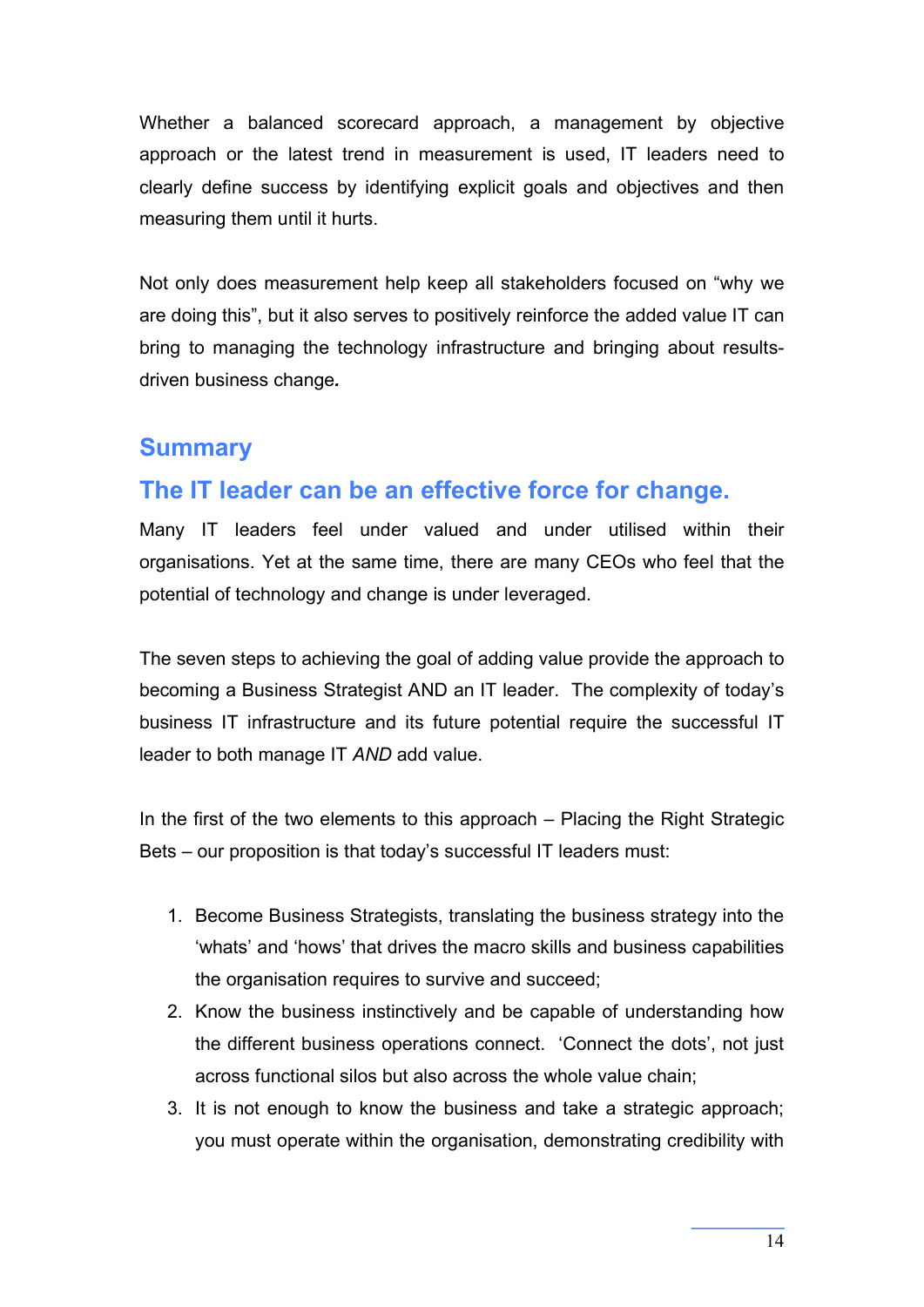peers and reflecting the prevailing culture in the approach to change, management reporting and risk management.

In the second element – Delivering Change - we state that:

- 1. Delivering Change is the art of the feasible. It is vital to articulate an overall destination, creating an honest and compelling value chain of deliverables, and to engage the business behind those specific deliverables and their benefits;
- 2. Continuous Improvement is vital. It is not just the programme end point that is valuable but more likely the cycle of exploitation and continuous improvement which will drive benefits delivery;
- 3. In Delivering Change, the IT Leader must take his/her team with them. Use competency based and performance management techniques to align IT activity with the business strategy; and
- 4. Measure where it hurts. It is true that, "What gets measured gets done." This is particularly relevant in IT, not just to chart the progress of change and to record the achievement of project goals and service performance, but also to ensure continuous alignment with business strategy.

# **A final word…**

To really achieve success as an agent of strategic change, the IT leader must stop focusing on analysing data and talking technical strategies, and instead focus on business benefits driven conversations.

#### **© Square Peg International Ltd. 2006**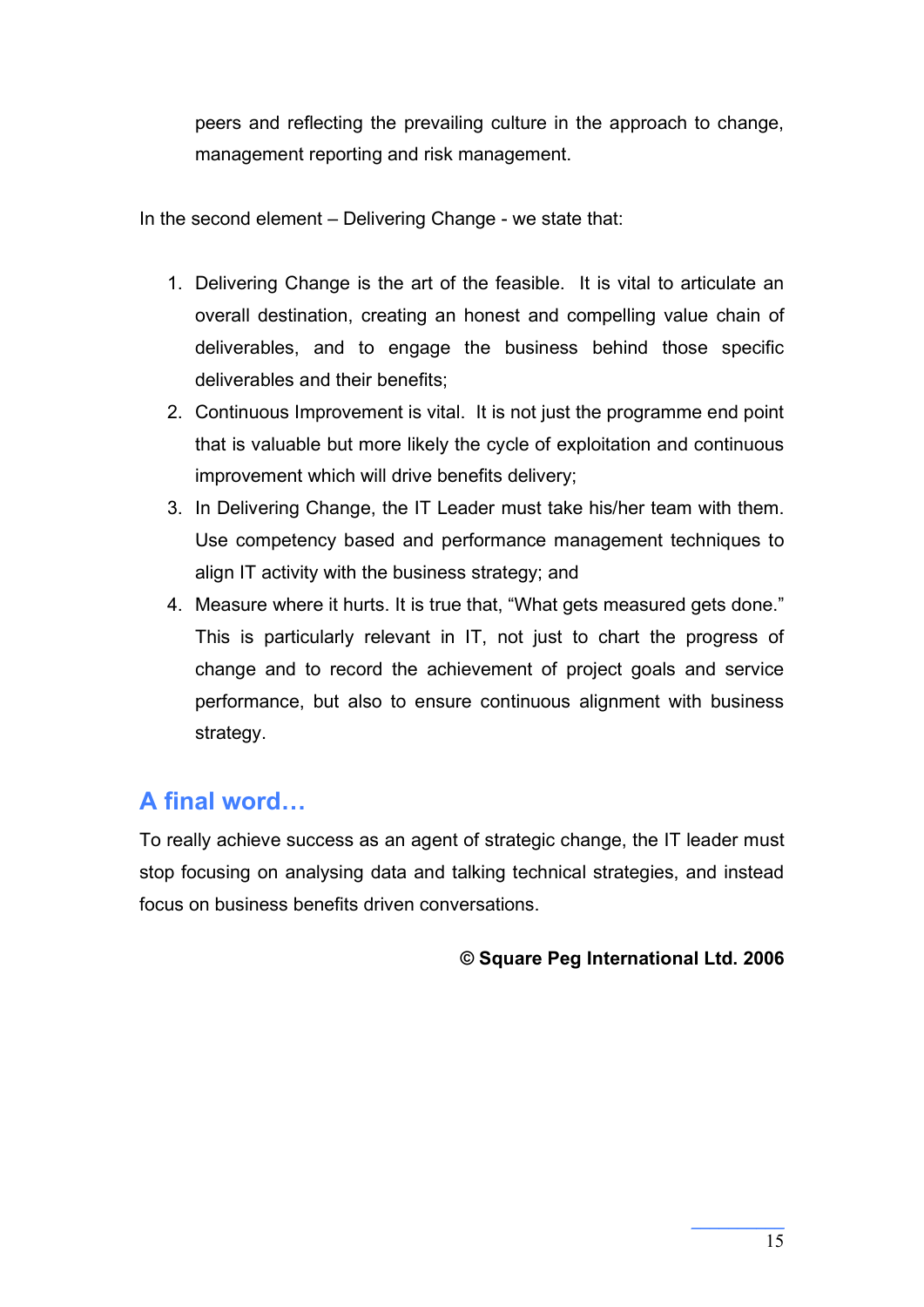# **About the Authors**

#### **Douglas Ross**

Doug helps organisations develop practical approaches to successfully implementing change through their people. He is known for his dynamic and practical consulting approach that has evolved during an unusual career spanning CEO, theatre producer, soldier, and not-for-profit manager. Doug has been honoured by the Canadian Government for his leadership work in the volunteer sector and in December 2002 was recognised by the Independent Newspaper as one of the top 10 management consultants in the UK.

His practical experience combined with his credentials as an MBA, Certified Management Consultant, appointment as Associate Professor of Marketing Strategy and position as past global Chairman of the Strategic Leadership Forum commend him to support clients to align their people practices, processes and technology with their strategies. In addition to his many articles and research studies, Doug is co-author of the groundbreaking research, The Human Capital Index, which links people practices to shareholder value.

As Managing Director of Square Peg, he provides strategic consulting services focusing on strategic leadership, organisational effectiveness and the management of change based out of the United Kingdom. Prior to his arrival in London Doug's focus was on supporting clients in Canada, Asia Pacific and the United States. His core expertise is in getting things to happen, often in complex multi-stakeholder environments.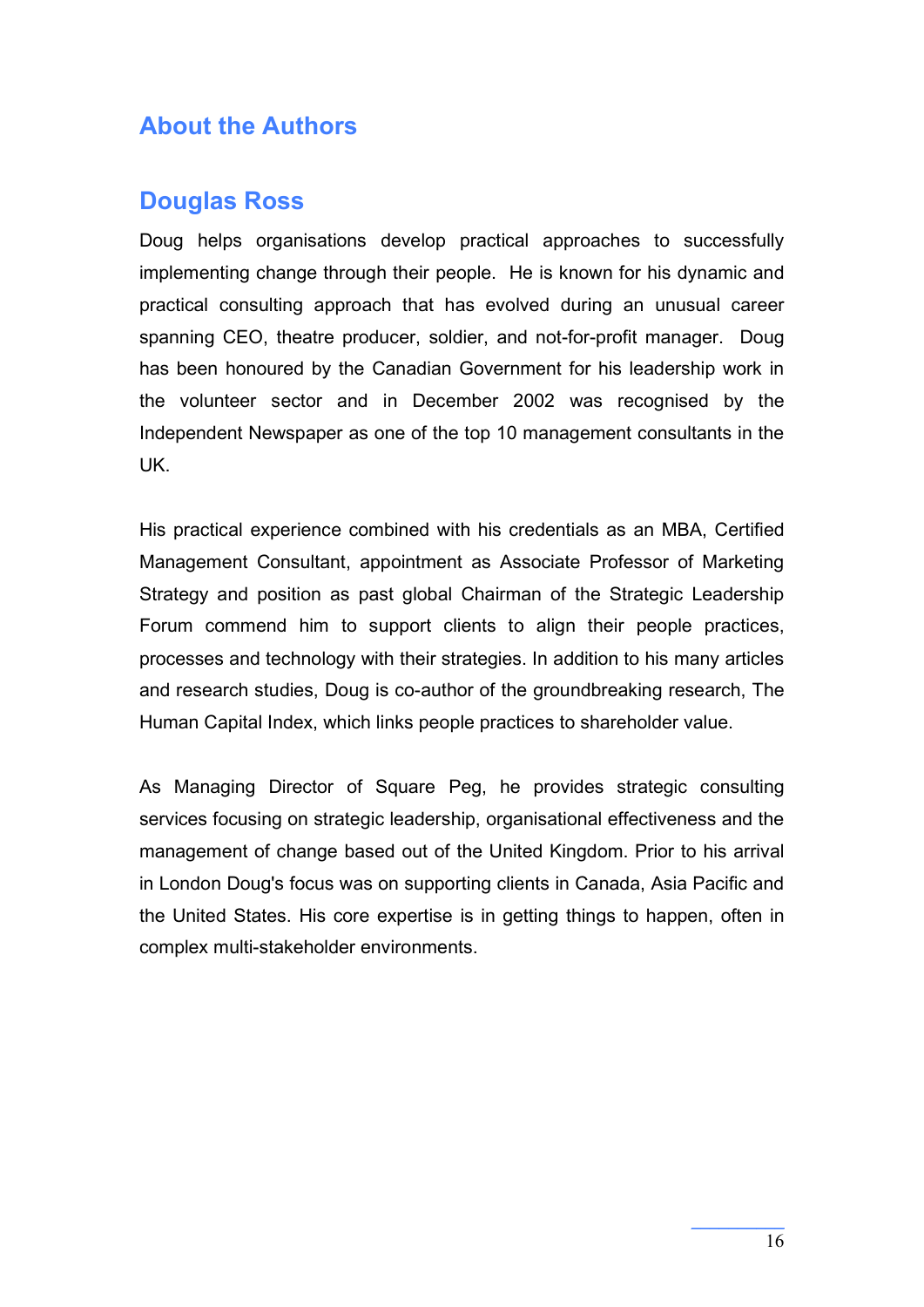# **Tania Howarth**

In 2007 Tania Howarth took over as HRD & CIO, and Chief Change Officer of Birds Eye Iglo Group in Europe with a remit to build a completely new organisation after the company was sold by Unilever to private equity group Permira for €1.7bn.

Starting from scratch Tania led the cut-over from the parent company, the reengagement of the staff in 8 countries and the outsourcing of various technical and communications functions and the rollout of a Europe-wide SAP system across the group.

Prior to joining Birds Eye Iglo Group, Howarth was a senior leader with Coca Cola Europe and Africa for four years, where she successfully changed the profile of support functions within the business by developing more businessfocused skills among internal providers.

Described by those who know her as a "visible and inspiring leader", Howarth's other roles include CIO for Walkers Snack Foods between 1994 and 2003, systems manager at Sun Microsystems Europe in sales and marketing, and various project management and business analyst positions at ICI.

Tania has a Bachelor of Science degree in European Politics, Economics and Languages from Manchester University in the UK.

She lives with her husband and two children in Oxfordshire, England.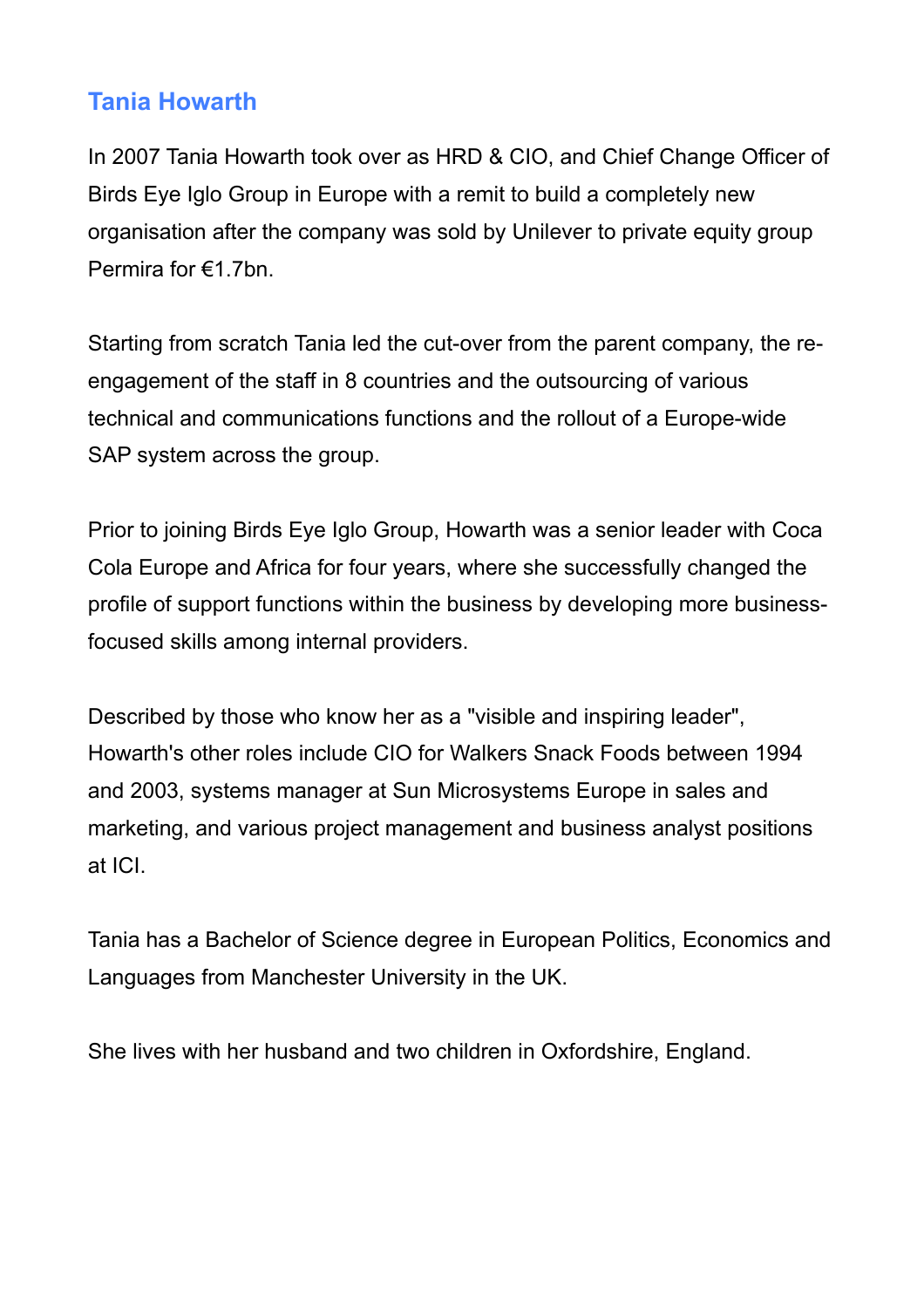# **About Square Peg International Ltd.**

**Square Peg** is an international boutique consulting practice that provides an integrating force in the alignment and effectiveness of organisations. Our services are based on the interrelationship between business strategy, leadership and HR - our focus is to help clients improve performance and drive value.

As business consultants focused on the people side of change we support clients managing a variety of enterprise-wide changes such as M&A's, establishing new mandates, and meeting new expectations.

We maximise productivity, performance and morale and drive value by accelerating results, ensuring their quality, and measuring their impact. From our offices in the UK and North America we assist companies to capture the full value of their investment in people.